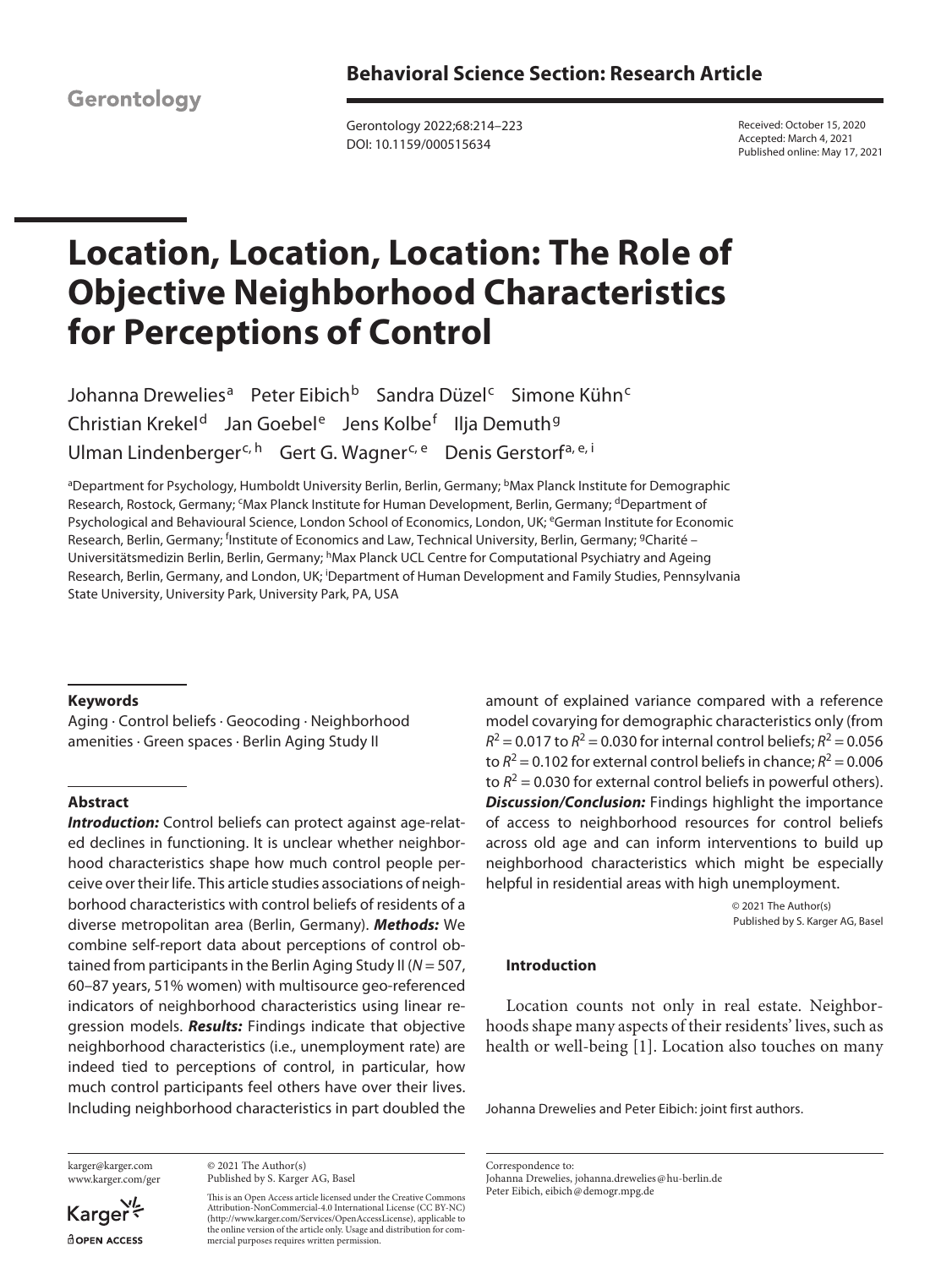aspects that have been shown to affect psychosocial functioning. In this study, we aimed to investigate the role of neighborhood characteristics in control beliefs. Control beliefs can be defined as an individual's perception about their ability to shape their life circumstances and to attain desired outcomes [[2](#page-8-1)]. Lifespan psychology considers control beliefs to be multi-dimensional, including facets of internal and external control (for an overview, see [[3](#page-8-2)]).

<span id="page-1-2"></span><span id="page-1-1"></span><span id="page-1-0"></span>Internal control beliefs reflect beliefs about one's capacity to bring about a given outcome [[4](#page-8-3)]. They refer to desirable and undesirable outcomes such as fulfilling the tasks of everyday life or perceptions of personal responsibility, such as motivation to invest more diligence in the future. In contrast, external control beliefs are beliefs about forces that are beyond one's control. External control beliefs often denote powerful others in one's personal, social, or professional life (e.g., spouse or caregiver) who determine important aspects of life or refer to the belief that good or bad things in life are determined by chance, fate, or luck [[5\]](#page-8-4).

<span id="page-1-5"></span><span id="page-1-4"></span><span id="page-1-3"></span>Lifespan theory emphasizes that control beliefs are an integral component of adaptive self-regulation and a key predictor of successful development and aging [\[6](#page-8-5), [7](#page-8-6)]. In particular, perceiving more control over one's life is linked to better health and overall lower mortality. These effects remain while accounting for other psychosocial resources, such as well-being, personality, or social integration, indicating that perceptions of control have predictive validity for aging related outcomes over and above other factors [\[8](#page-8-7), [9](#page-8-8)]. It is thus crucial to understand correlates of control beliefs. Studies have shown that control beliefs are associated with individual difference characteristics such as socio-demographic, physical health, cognitive, and social factors (e.g., [[7](#page-8-6)]). Yet, individual development does not occur in isolation [\[1](#page-8-0)0]. Empirical studies have shown that the contexts individuals live in, including features of the neighborhood environment, matter for individual physical and psychosocial functioning [[1](#page-8-0)0, [11](#page-8-0)].

<span id="page-1-9"></span><span id="page-1-8"></span><span id="page-1-7"></span><span id="page-1-6"></span>Declining resources with advancing age make individuals increasingly vulnerable (e.g., [\[1](#page-8-0)[2\]](#page-8-1)). Neighborhood characteristics might constitute a resource to draw from to maintain perceptions of control in older age [\[1](#page-8-0)[3\]](#page-8-2). For example, increasing (physical or social) loss experiences might make older adults more dependent on their immediate environment. Having access to neighborhood resources, such as public transportation or doctors, might affect how much control older adults perceive over their lives or how much control they feel others have over their lives. Similarly, low resource neighborhood settings (e.g.,

<span id="page-1-10"></span>high crime rates) might amplify existing vulnerabilities in older adults and therefore undermine how much control people perceive over their lives [\[1](#page-8-0)[4\]](#page-8-3). Features of the neighborhood environment, such as land use characteristics, noise, or pollution might also affect older adults' perceptions of control, since they cannot regulate these features. Moreover, the physical environment can affect how older individuals interact with their neighborhood and its resources. For example, urban green and blue spaces might encourage individuals to walk more frequently [\[1](#page-8-0)[5](#page-8-4)], while noise or pollution may have the opposite effect.

<span id="page-1-11"></span>In the current study, we apply multiple regression models to data on control beliefs, obtained from participants of the Berlin Aging Study II (BASE-II; *N* = 507) and address 2 sets of questions about the role of residential environments for individual control beliefs. First, we examine the role of multisource geo-referenced indicators of neighborhood for internal and external control beliefs and provide a quantification of the size of these effects over and above key sociodemographic individual difference characteristics. We hypothesize that geo-referenced indicators of neighborhood are associated with internal and external control beliefs. Second, we explore how neighborhood-level characteristics are related to between-person differences in perceptions of control while additionally accounting for interactions with potentially relevant physical health and characteristics of cognitive functioning. We hypothesize that neighborhood-level factors are associated with internal and external control beliefs over and above potentially relevant physical health and cognitive functioning characteristics. We explicitly choose to examine a number of neighborhood characteristics from multiple resources to examine the collective effect of neighborhood on perception of control. This explanatory approach allows us to gain first insights into the combined effect of neighborhood characteristics on perceptions of control, while accounting for cognitive, health, psychosocial, and sociodemographic factors.

# **Materials and Methods**

# *Participants and Study Design*

<span id="page-1-12"></span>The Berlin Aging Study II is a multidisciplinary prospective cohort study of older individuals living in the Berlin metropolitan area [[1](#page-8-0)[6,](#page-8-5) [1](#page-8-0)[7\]](#page-8-6). The original sample consists of about 2,200 individuals divided into a "young" subsample (600 men and women aged 20–35 years) and an "old" subsample (1,600 men and women aged 60–80 years). The data collection involved a medical anamnesis and examination at the Charité-Universitätsmedizin Berlin, a survey administered by the German Socio-Economic Panel Study (SOEP) group at DIW Berlin, and a cognitive and psychosocial as-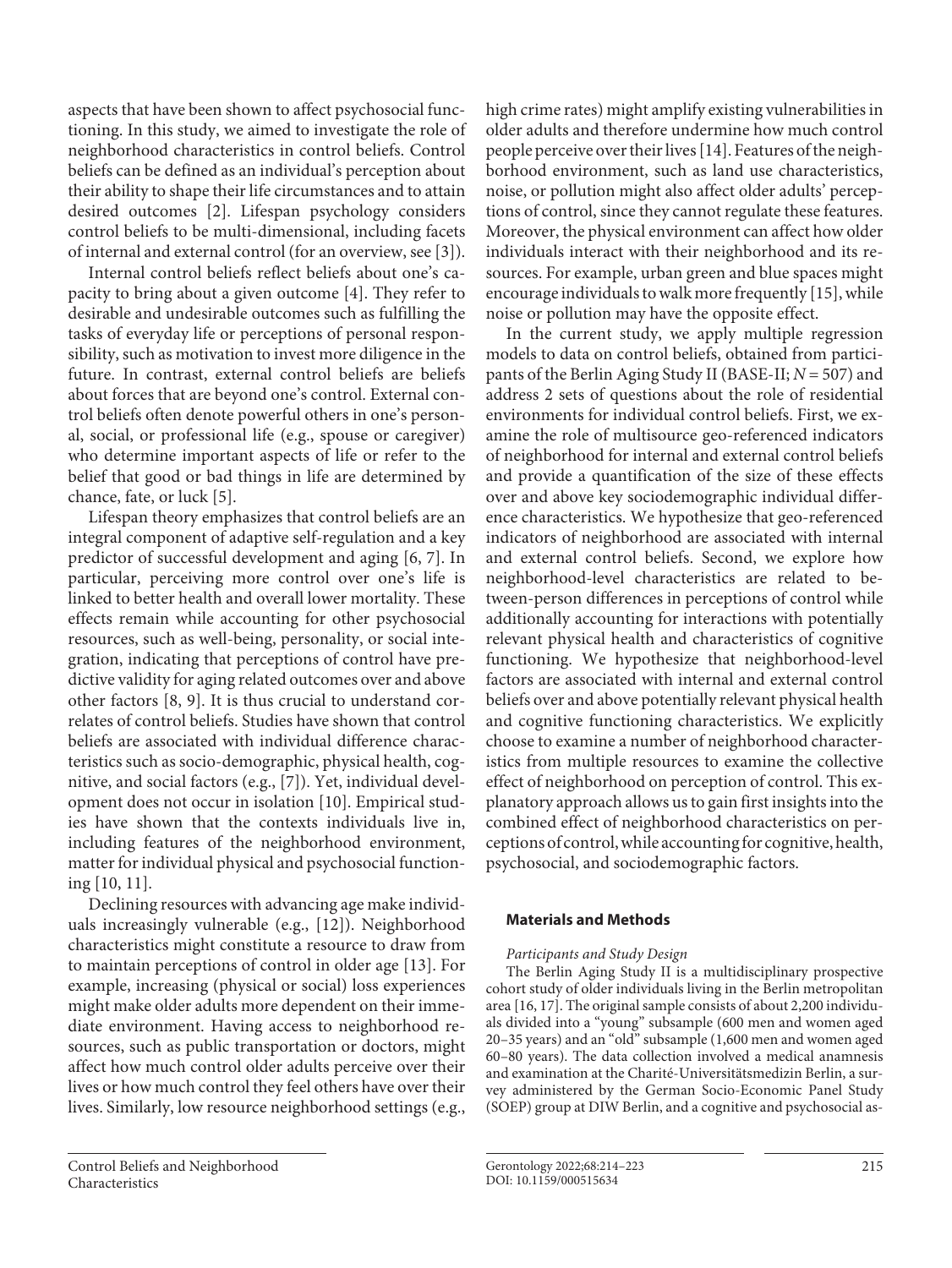sessment conducted at the Max Planck Institute for Human Development (see also [\[1](#page-8-0)[6](#page-8-5), [1](#page-8-0)[7\]](#page-8-6)). Subjects gave their written informed consent and the study protocol was approved by the Ethics Committee of the Max Planck Institute for Human Development, Berlin, Germany, and Charité-Universitätsmedizin Berlin.

In the current study, we used data from 507 participants of the older age-group (60–80 years) and 119 participants from the younger age-group (20–35 years) of the socio-economic, psychosocial, and medical module of BASE-II who provided data on our variables of interest. Previous studies have identified associations between neighborhood characteristics and health outcomes in older adults using sample sizes of approximately 500 participants (for reviews, see [\[1](#page-8-0)[8](#page-8-7)]). Using a sample size of over 500 in the current study will allow us to identify any potential associations between our variables of interest.

<span id="page-2-1"></span><span id="page-2-0"></span>The survey took place between September 2012 and January 2013. For a detailed description of the socioeconomic module, see [[1](#page-8-0)[9\]](#page-8-8). Specifically, participants were asked to fill in an individual questionnaire concerning their biographical data, socioeconomic, and sociodemographic characteristics as well as a household questionnaire covering their living conditions and household information. Questionnaires and data collection procedures were adapted from the SOEP core survey, the largest multi-cohort survey in Germany.

For the psychosocial module, measures were obtained as part of a take-home questionnaire. The cognitive test used here as a correlate was administered as part of a comprehensive cognitive test battery and was carried out by trained interviewers in group sessions of 3–6 participants. Medical information was obtained at Charité-Universitätsmedizin Berlin through a 2-day protocol including a wide range of laboratory and functional tests as well as a comprehensive anamnesis performed by a physician [\[1](#page-8-0)[6](#page-8-5)].

#### *Measures*

Internal and External Control Beliefs

<span id="page-2-2"></span>The 3 control belief dimensions were assessed using items derived from conceptual and empirical work on locus of control [[2](#page-8-1), [2](#page-8-1)0]. For each dimension, participants were asked to indicate the extent to which they agreed with 3 or 4 statements, using a 5-point Likert-scale with end point labels of  $1 =$  "does not apply to me at all" and 5 = "applies very well to me." Following previous empirical work, we then used a sum score for each subscale [[5](#page-8-4)]. *Internal control beliefs* were measured as the average response to 6 items (Cronbach's alpha ≥0.78; e.g., "It's up to me to arrange for all the good things in my life"). *External control beliefs in powerful others* were measured as the average of 4 items (Cronbach's alpha ≥0.77; e.g., "The good things in my life are determined by other people"). *External control beliefs in chance* were measured as the average of 4 items (Cronbach's alpha ≥0.70; e.g., "The good things in my life are, for the most part, a matter of luck"). All subscales were moderately correlated, indicating the distinct nature of these facets as shown in previous research (e.g., [\[5\]](#page-8-4)).

#### *Neighborhood Characteristics*

The geo-coordinates of the residential addresses of the BASE-II participants allowed us to combine the BASE-II data with georeferenced information on environmental and neighborhood characteristics from a wide range of sources, which capture the dimensions of *access to neighborhood resources*, *neighborhood disadvantage*, *physical neighborhood environment*, and *neighborhood composition*. These indicators were provided at different levels of <span id="page-2-3"></span>aggregation, ranging from exact geocoded locations (e.g., for access to neighborhood resources) to broader areal units, such as urban planning areas or districts. It is important to acknowledge that the level of aggregation can influence the results of statistical analyses [[2](#page-8-1)[1\]](#page-8-0) (this is often referred to as the "modifiable areal unit problem"). Unfortunately, we cannot freely choose the level of aggregation for our analysis. Rather than aggregate all measures of neighborhood characteristics to the district level, we will use all indicators at the lowest possible level of aggregation.

Our measures of access to neighborhood resources are based on the distance to local amenities derived from OpenStreetMap. We calculated the exact distances to the closest hospitals, physicians, and public transport stops based on the residential addresses of the BASE-II participants.

Neighborhood disadvantage was assessed using 2 distinct measures: first, local unemployment rate, provided by the Statistical Office Berlin-Brandenburg for 447 small urban planning areas and second, district-level crime rates provided by the Berlin Police. We used the natural logarithm of the total number of crimes per 100,000 residents in 2012.

<span id="page-2-5"></span><span id="page-2-4"></span>The physical environment is represented through land use and air traffic. Land use in the neighborhood was assessed using the European Urban Atlas, provided by the European Environment Agency. Based on satellite imagery, the European Urban Atlas assigns urban areas >0.25 ha to well-defined land use categories, such as green urban areas (e.g., parks), forests, waters, and wasteland (e.g., former industrial areas) [[22\]](#page-8-1). For this study, we used 4 variables (i.e., green spaces, forests, waters, and wasteland) measuring the square meters covered by each category in an area with a 1,000 m radius around each household [for further details see [[1,](#page-8-0) [2](#page-8-1)[3](#page-8-2)]). Data on air traffic were provided by German Air Traffic Control (Deutsche Flugsicherung GmbH) for all flights starting or landing at the airports Berlin Schönefeld and Berlin Tegel between May 1 and October 31, 2012. The data contain average, minimal, and maximal flight altitude as well as the total number of flights for a grid of 2,500 cells covering the whole Berlin area. We include data on air traffic as previous studies have shown that aircraft noise affects health (and in particular sleep quality) [\[2](#page-8-1)[4](#page-8-3)[–2](#page-8-1)[6](#page-8-5)]. Moreover, in contrast to noise pollution through street traffic and industry, air traffic data are readily available for the whole metropolitan area. Finally, we include measures of the age structure ("share of children under 15 years" and "share of seniors over 65 years" in percent) for the 447 planning areas into our model to account for the neighborhood composition.

<span id="page-2-6"></span>There was major variation in these neighborhood characteristics across the sample. For example, the local unemployment rate varied between 4 and 39% with an average of 13%. The share of children in the neighborhood varied between 5 and 23% with a mean of 12%, and the share of seniors varied between 2 and 38% (average of 17%). Participants lived on average 190 m away from the closest public transport stop, 960 m from the nearest physician, and 3.7 km from the nearest hospital. There were on average 60 crimes per month and 100,000 residents. The average number of flights was 1,313 with a minimum altitude of 373 m and an average altitude of 2,028 m. The land covered by urban green areas varied between 0 and 111 ha, while the area covered by forests varied between 0 and 250 ha. Wasteland made up between 0 and 7 ha, while water covered between 0 and 124 ha (see online suppl. Table SUM.1; see www.karger.com/doi/10.1159/000515634 for all online suppl. material for further details).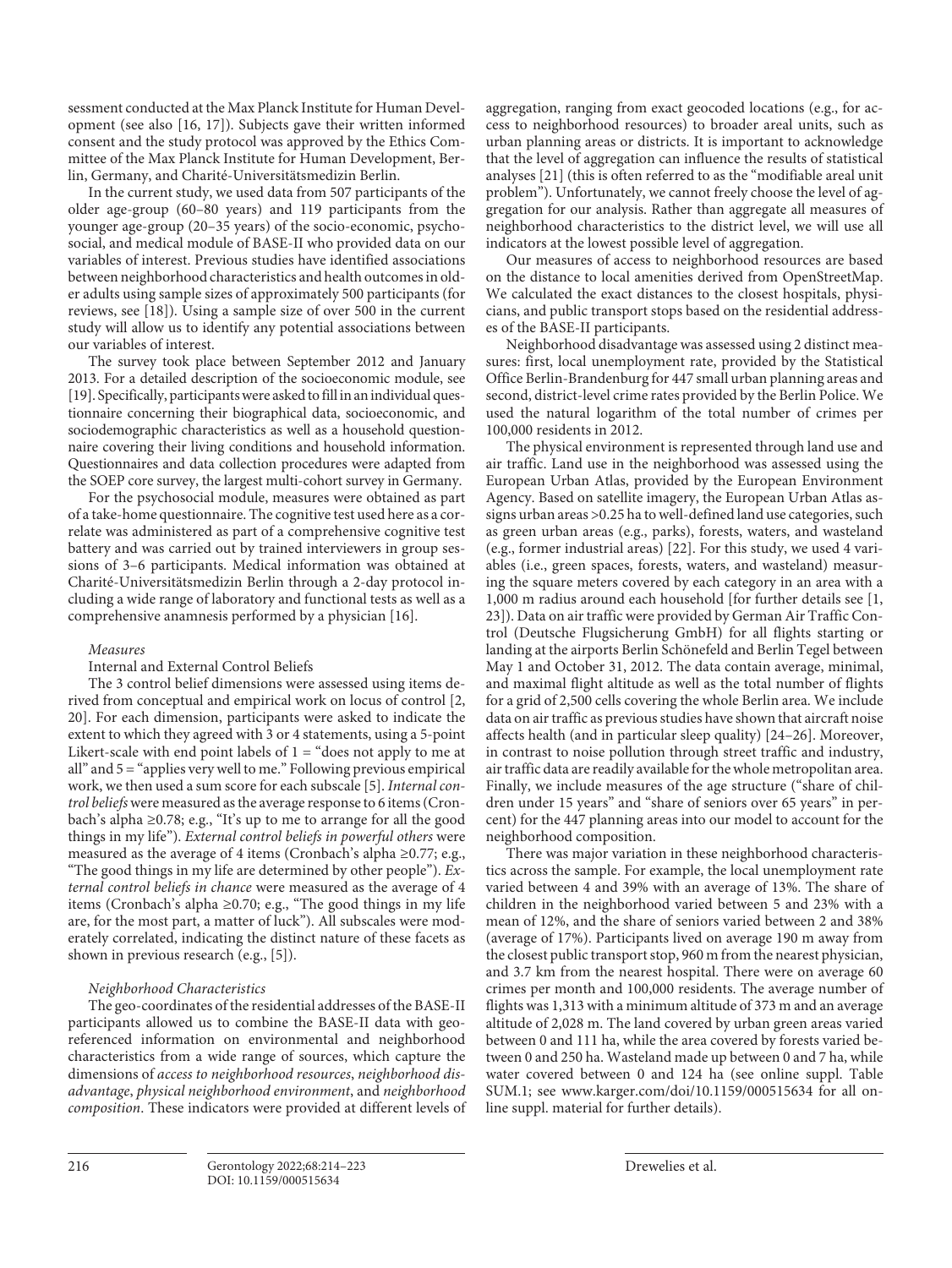Individual-Level Covariates

We also included several socio-demographic, physical health, and cognitive functioning measures in our analysis. *Age* was calculated based on year and month of the interview as well as year and month of birth. *Gender* was coded as women (0) and men (1). *Education* was measured in number of years ( $M = 14.4$ ,  $SD = 2.94$ ; range: 7–18). *Income* was assessed as net monthly household income, adjusted for household size (based on the OECD-equivalence scale), and transformed using the natural logarithm. *Partnered* was assessed as a binary variable with  $1 =$  cohabiting with a partner or 0 = not cohabiting with a partner. *Morbidity* was assessed as part of the medical examinations by physicians at the Charité University Hospital, Berlin. Diagnoses were obtained through participant reports, with select diagnosis (e.g., diabetes mellitus) being verified by additional (blood laboratory) tests (for details, see [[2](#page-8-1)[7](#page-8-6)]). Diagnoses were used to compute a morbidity index largely based on the categories of the Charlson Index [[2](#page-8-1)[8\]](#page-8-7). *Cognitive functioning* was measured using the digit symbol substitution test (WAIS; [\[2](#page-8-1)[9](#page-8-8)]). The test consists of a code box with 9 digit-symbol pairs where each digit is paired with a corresponding symbol, and rows of double boxes with a digit in the top box and an empty lower box. Participants were asked to fill in as many corresponding symbols as possible in 90 s. Scores indicate the number of correctly filled boxes, with penalty for wrong answers (score = correct – wrong).

#### <span id="page-3-1"></span><span id="page-3-0"></span>*Statistical Analysis*

We used linear regression models to estimate the predictive effects of neighborhood characteristics for control beliefs. All standard errors were adjusted to account for potential correlation within neighborhoods at level of urban planning regions. We estimated 3 models for each outcome variable: First, we estimated the overall predictive effects of neighborhood characteristics using the full sample. Then, we estimated models for the young age-group and the older age-group separately. In the following, we focus on results for the older age-group only, and estimates for the younger age-group are reported in the online suppl. material (see online suppl. SUM.1, 4). In all models, we included control variables for sex, a quadratic age trend, since previous studies highlight the nonlinear age trajectory of control beliefs in older age [[8](#page-8-7)], marital status, years of education, and log of equivalized net monthly household income, morbidity, and cognitive functioning. In a further analysis, we examined interactions with all variables that have been previously shown to moderate the association between control beliefs and its correlates [\[8\]](#page-8-7). First, we estimated separate regression models including interaction terms with age, gender, education, and morbidity one at a time. Then, we retained those interactions that proved significant at the 10% level and re-estimated the model including all significant interaction terms in the same regression.

Finally, we conducted several sensitivity analyses. First, we reestimated our model on a subsample of respondents that reported no residential move outside their district within the last 10 years to reduce concerns about self-selection of individuals into particular urban areas which may be correlated with the outcome. For example, higher internal control individuals might move to areas with more resources, which in turn increases their internal control beliefs even further. Second, we estimated the regression models using a reduced set of covariates, controlling only for age, gender, and education. Third, we re-estimated our model and included subjective perceptions of the neighborhood as additional covariates (see online suppl. SUM.6), which were associated with differences in health and well-being in previous research [[3](#page-8-2)0]. All models were estimated in STATA 15 [\[3](#page-8-2)[1](#page-8-0)].

#### **Results**

### *Intercorrelations*

Online suppl. Table SUM.2 reports intercorrelations for the variables under study. The largest intercorrelations were obtained for external control beliefs in chance with both objective and perceived neighborhood characteristics. For example, participants report more external control beliefs in chance the higher the unemployment rate of their living area is  $(r = 0.126)$ , the larger the share of welfare recipients  $(r = 0.110)$ , the more flights in the area ( $r = 0.100$ ).

Importantly, correlations between measures of neighborhood characteristics are in the small to moderate range, indicating that these tap into different areas of a larger construct space. To illustrate, variables within the same category tend to exhibit higher intercorrelations (e.g., land use forest and land use water:  $r = 0.293$ ), whereas variables across category and source show generally smaller correlations (e.g., local crime rate and perceived problems with crime *r* = 0.160, both *p*'s < 0.05 if not lower).

# *The Role of Objective Neighborhood Characteristics for Perceptions of Control*

Figure 1 shows the estimated coefficients for associations between objective neighborhood characteristics and control beliefs. All coefficients are standardized, i.e., effect sizes are measured in standard deviations. All models were controlled for differences in age, gender, education, household income, partnership status, morbidity, and cognitive functioning (see also online suppl. Table SUM.3; online suppl. Fig. SUM.1).

None of the associations between internal control beliefs and neighborhood characteristics are statistically significant at conventional levels. Moreover, most of the effects are relatively small. The strongest association was found for the share of seniors in the neighborhood (β =  $-0.101$ ,  $p > 0.1$ ). In contrast, Figure 1 also shows several statistically significant associations between external control beliefs and neighborhood characteristics. Notably, higher unemployment rate is significantly associated with higher external control beliefs in chance (β = 0.148,  $p$  < 0.01). A higher share of wasteland is associated with lower external control beliefs in chance ( $β = -0.085, p < 0.05$ ).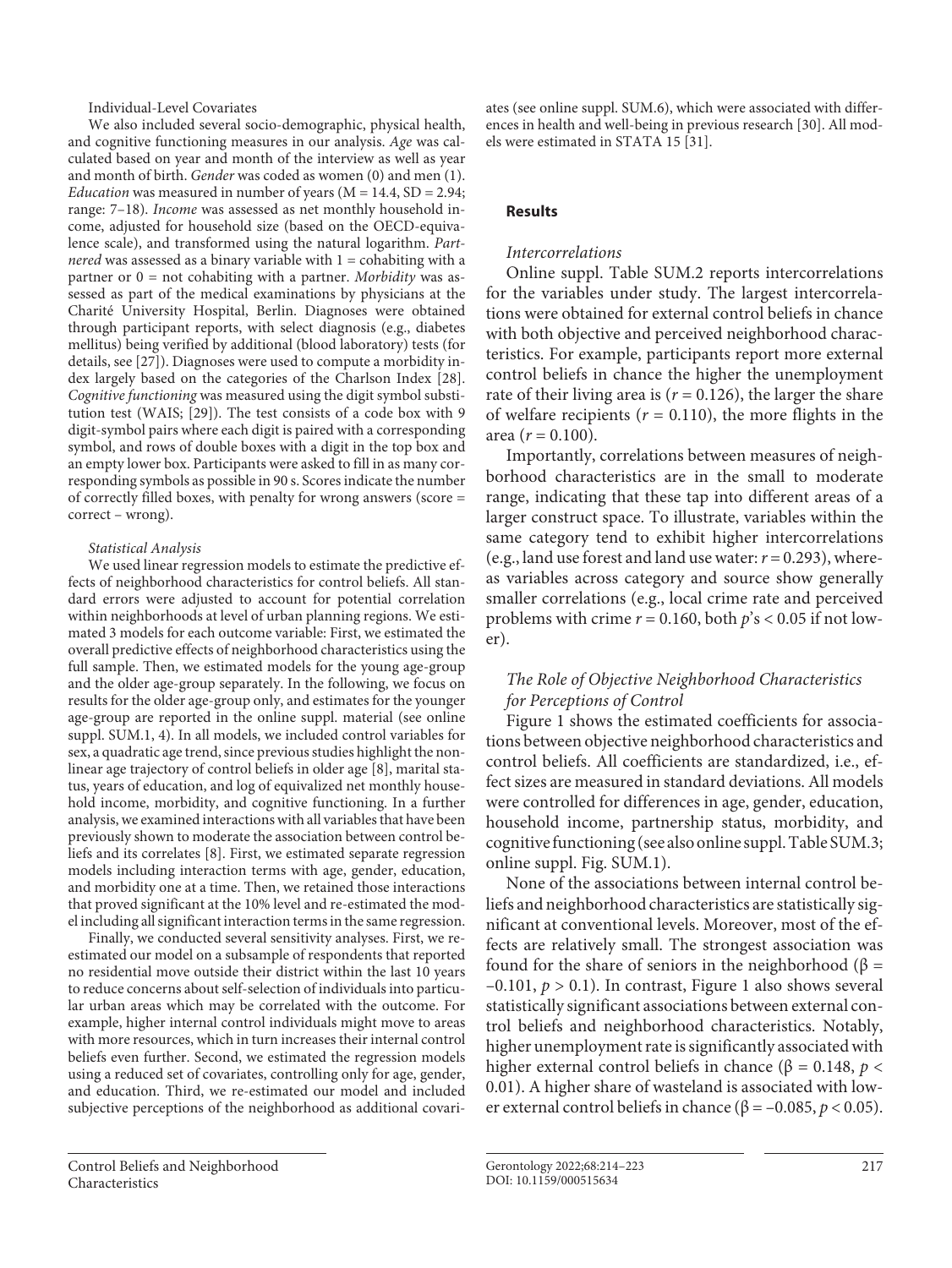

**Fig. 1.** Results from separate linear regression analyses on (standardized) control belief dimensions for the older sample. The dots mark the point estimates, the lines provide 95% confidence intervals. Regression analyses covaried for sex, a linear and quadratic age trend, marital status, years of education, log of equivalized net monthly household income, morbidity, and cognitive functioning. The results show that neighborhood composition was associated with internal and external control beliefs.

Individuals living further away from the nearest hospital report lower external control beliefs in powerful others ( $\beta$  = –0.095, *p* < 0.05), and a higher minimum altitude of aircrafts is associated with more external control beliefs in powerful others ( $β = 0.106$ ,  $p < 0.05$ ).

Finally, we compared the  $R^2$  from regression models controlling only for demographic characteristics (i.e., age, gender, and education) to a model which additionally includes our measures of neighborhood characteristics. For all 3 dimensions of control beliefs, the fraction of explained variance (as measured by the  $R^2$ ) almost doubles (from  $R^2 = 0.017$  to  $R^2 = 0.030$  for internal control beliefs;  $R^2 = 0.056$  to  $R^2 = 0.102$  for external control beliefs in chance;  $R^2 = 0.006$  to  $R^2 = 0.030$  for external control beliefs in powerful others; see online suppl. Table SUM.3). In contrast, additionally controlling for household income, partnership status, morbidity, and cognitive functioning had a more limited impact on the  $R<sup>2</sup>$  for internal control beliefs and external control beliefs in chance, while the change in the  $R^2$  was comparable to the inclusion of neighborhood characteristics for external control beliefs in powerful others. In other words, neighborhood characteristics are as important as known individual-level correlates.

The corresponding results for the younger sample are shown in the online suppl. material (see online suppl. Tables SUM.2, SUM.4). We find a positive association between the distance to the nearest hospital and internal control beliefs (β = 0.332,  $p$  < 0.05). External control beliefs in chance are negatively associated with the minimum distance to GPs ( $\beta$  = -0.329,  $p$  < 0.05) and the average altitude of flights ( $β = -0.236, p < 0.05$ ), and there is a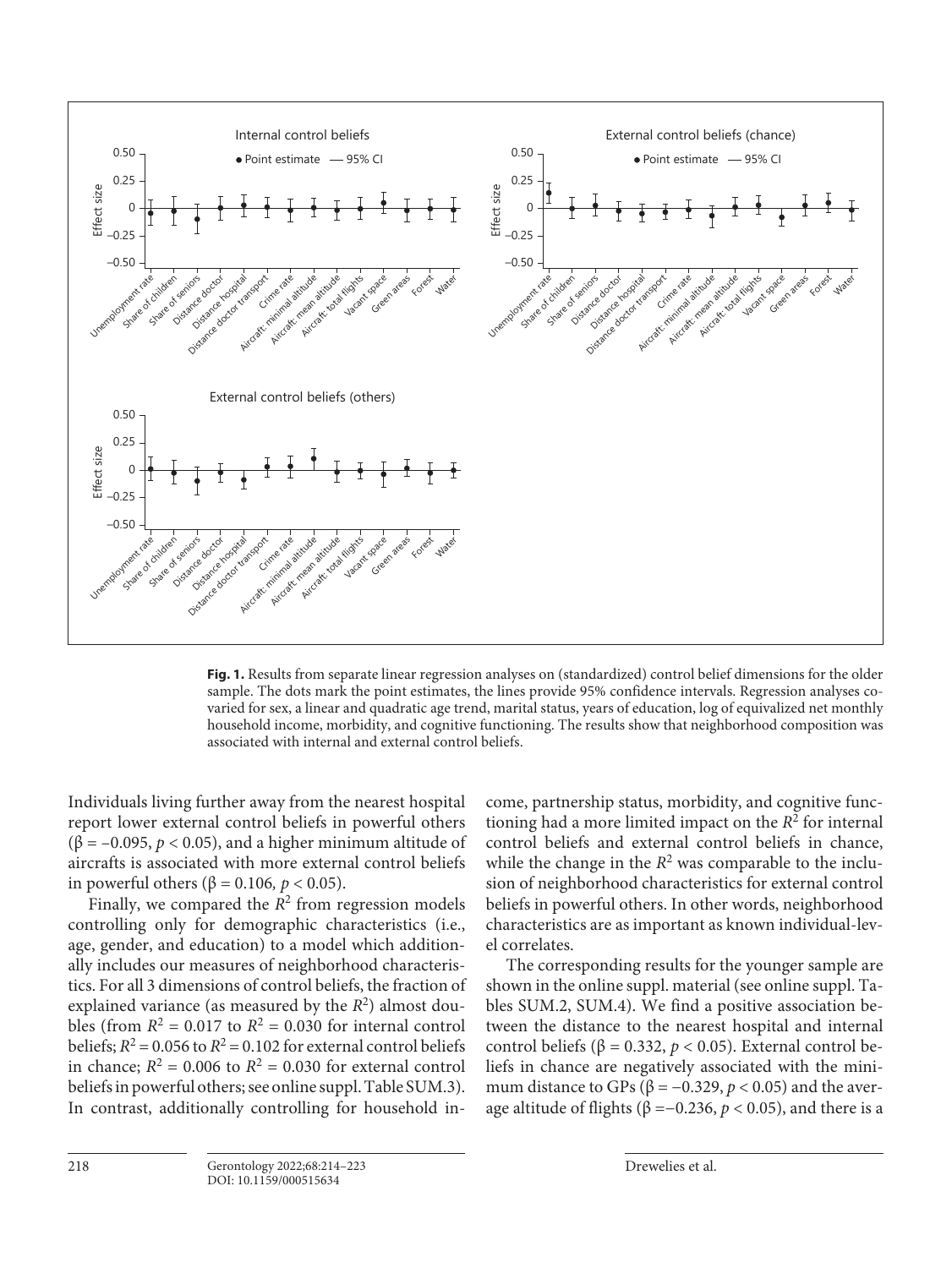|                                    | Internal control beliefs |                       | External control - chance |                       | External control - others |                       |
|------------------------------------|--------------------------|-----------------------|---------------------------|-----------------------|---------------------------|-----------------------|
|                                    | full sample              | no move since<br>2002 | full sample               | no move since<br>2002 | full sample               | no move since<br>2002 |
| Individual covariates              |                          |                       |                           |                       |                           |                       |
| Age                                | $-5.912(5.260)$          | $-3.217(5.765)$       | 4.676 (4.699)             | 3.626 (4.644)         | $-1.125(3.944)$           | $-0.876(4.300)$       |
| Age <sup>2</sup>                   | 4.213 (3.744)            | 2.354(4.113)          | $-2.962(3.364)$           | $-2.209(3.301)$       | 0.945(2.764)              | 0.678(3.018)          |
| Male                               | $0.142(0.051)$ **        | $0.125(0.053)*$       | $-0.034(0.047)$           | $-0.025(0.051)$       | $-0.015(0.048)$           | $-0.001(0.055)$       |
| Education                          | 0.004(0.052)             | 0.004(0.054)          | $-0.090(0.044)$ *         | $-0.101(0.047)$ *     | 0.074(0.044)              | 0.067(0.046)          |
| Household income                   | 0.111(0.078)             | 0.082(0.091)          | $-0.166(0.080)$ *         | $-0.131(0.088)$       | $-0.162(0.062)$ **        | $-0.111(0.073)$       |
| Partnered                          | $-0.141(0.065)$ *        | $-0.144(0.071)$ *     | 0.001(0.050)              | $-0.007(0.054)$       | $0.148(0.052)$ **         | $0.128(0.059)$ *      |
| Morbidity index                    | $-0.025(0.044)$          | $-0.029(0.050)$       | $-0.018(0.043)$           | $-0.018(0.047)$       | $-0.028(0.045)$           | $-0.052(0.046)$       |
| Digit symbol test                  | 0.090(0.063)             | 0.101(0.067)          | $-0.062(0.056)$           | $-0.058(0.061)$       | $-0.093(0.058)$           | $-0.106(0.064)$       |
| Constant                           | 0.931(0.802)             | 0.512(0.873)          | $-0.916(0.706)$           | $-0.766(0.709)$       | 0.015(0.624)              | 0.039(0.679)          |
| Neighborhood characteristics       |                          |                       |                           |                       |                           |                       |
| Unemployment rate                  | $-0.054(0.062)$          | $-0.038(0.075)$       | $0.148(0.049)$ **         | $0.131(0.058)$ **     | 0.020(0.057)              | 0.044(0.072)          |
| Share of children                  | $-0.019(0.072)$          | $-0.044(0.081)$       | 0.006(0.053)              | $-0.003(0.062)$       | $-0.028(0.057)$           | $-0.018(0.068)$       |
| Share of seniors                   | $-0.100(0.073)$          | $-0.083(0.079)$       | 0.019(0.055)              | 0.054(0.063)          | $-0.102(0.066)$           | $-0.102(0.076)$       |
| Minimum distance: physician        | $-0.005(0.056)$          | $-0.007(0.057)$       | $-0.029(0.047)$           | $-0.030(0.055)$       | $-0.025(0.045)$           | $-0.015(0.049)$       |
| Minimum distance: hospital         | 0.024(0.050)             | 0.040(0.056)          | $-0.055(0.043)$           | $-0.027(0.049)$       | $-0.096(0.042)$ *         | $-0.088(0.047)$       |
| Minimum distance: public transport | 0.005(0.046)             | 0.040(0.048)          | $-0.036(0.038)$           | $-0.024(0.046)$       | 0.035(0.048)              | 0.064(0.050)          |
| Crimes per 100,000 residents (log) | $-0.041(0.057)$          | $-0.041(0.064)$       | $-0.005(0.047)$           | $-0.005(0.053)$       | 0.032(0.054)              | 0.018(0.061)          |
| Flights: minimum altitude          | 0.003(0.046)             | $-0.012(0.048)$       | $-0.062(0.048)$           | $-0.065(0.052)$       | $0.107(0.048)$ *          | $0.106(0.051)$ *      |
| Flights: average altitude          | $-0.015(0.049)$          | $-0.020(0.057)$       | 0.002(0.047)              | 0.005(0.049)          | $-0.019(0.049)$           | $-0.012(0.053)$       |
| Flights: total number              | $-0.052(0.034)$          | $-0.072(0.033)*$      | $0.070(0.035)*$           | 0.064(0.036)          | 0.011(0.042)              | 0.013(0.045)          |
| Area: wasteland                    | 0.064(0.054)             | 0.021(0.062)          | $-0.089(0.043)$ *         | $-0.094(0.046)$ *     | $-0.042(0.061)$           | $-0.020(0.067)$       |
| Area: green space                  | $-0.017(0.054)$          | $-0.025(0.063)$       | 0.023(0.052)              | 0.015(0.060)          | 0.014(0.042)              | $-0.022(0.047)$       |
| Area: forest                       | $-0.003(0.053)$          | $-0.021(0.058)$       | 0.066(0.051)              | 0.063(0.056)          | $-0.053(0.049)$           | $-0.076(0.052)$       |
| Area: water                        | $-0.005(0.061)$          | $-0.023(0.060)$       | $-0.024(0.048)$           | $-0.022(0.048)$       | $-0.006(0.036)$           | 0.004(0.038)          |
| $R^2$                              | 0.044                    | 0.043                 | 0.104                     | 0.089                 | 0.064                     | 0.059                 |
| N                                  | 494                      | 436                   | 494                       | 436                   | 494                       | 436                   |

**Table 1.** Standardized prediction effects (β) from regression analyses of control beliefs by neighborhood characteristics and the correlates in older adults (full sample vs. nonmovers)

Estimates show standardized regression coefficients from a linear regression model. The "No move since 2002″ sample only includes individuals who reported to live in the same district.  $* p < 0.05; ** p < 0.01$ .

positive association with the total number of flights (β = 0.171,  $p < 0.05$ ). Similarly, to the older sample, neighborhood characteristics contributed substantially to the explained variation in control beliefs.

# *Heterogeneity by Age, Gender, Education, and Morbidity*

The interaction terms reveal considerable heterogeneity in the association between neighborhood and control beliefs, especially internal control beliefs (see online suppl. Table SUM.5). For example, while the estimate of the main effect suggests that larger vacancy is associated with higher internal control, the interactions show that this association diminishes with age and morbidity. In contrast, water areas show an increasingly stronger association with internal control for those with higher morbidity. Likewise, aircraft noise seems to be more strongly associated with internal control beliefs for those with higher education as well as men. Similarly, for external control beliefs in chance we find that the total number of flights seems to matter more for men and individuals with higher morbidity, whereas the average altitude of flights matters more for older individuals. Again, the pattern is relatively complex with some results pointing towards a positive association between aircraft noise and external control beliefs, while others point towards a negative relationship. For example, the interaction term with age suggests that for older individuals a higher average altitude of flights (i.e., less aircraft noise) is associated with higher external control beliefs. For external control be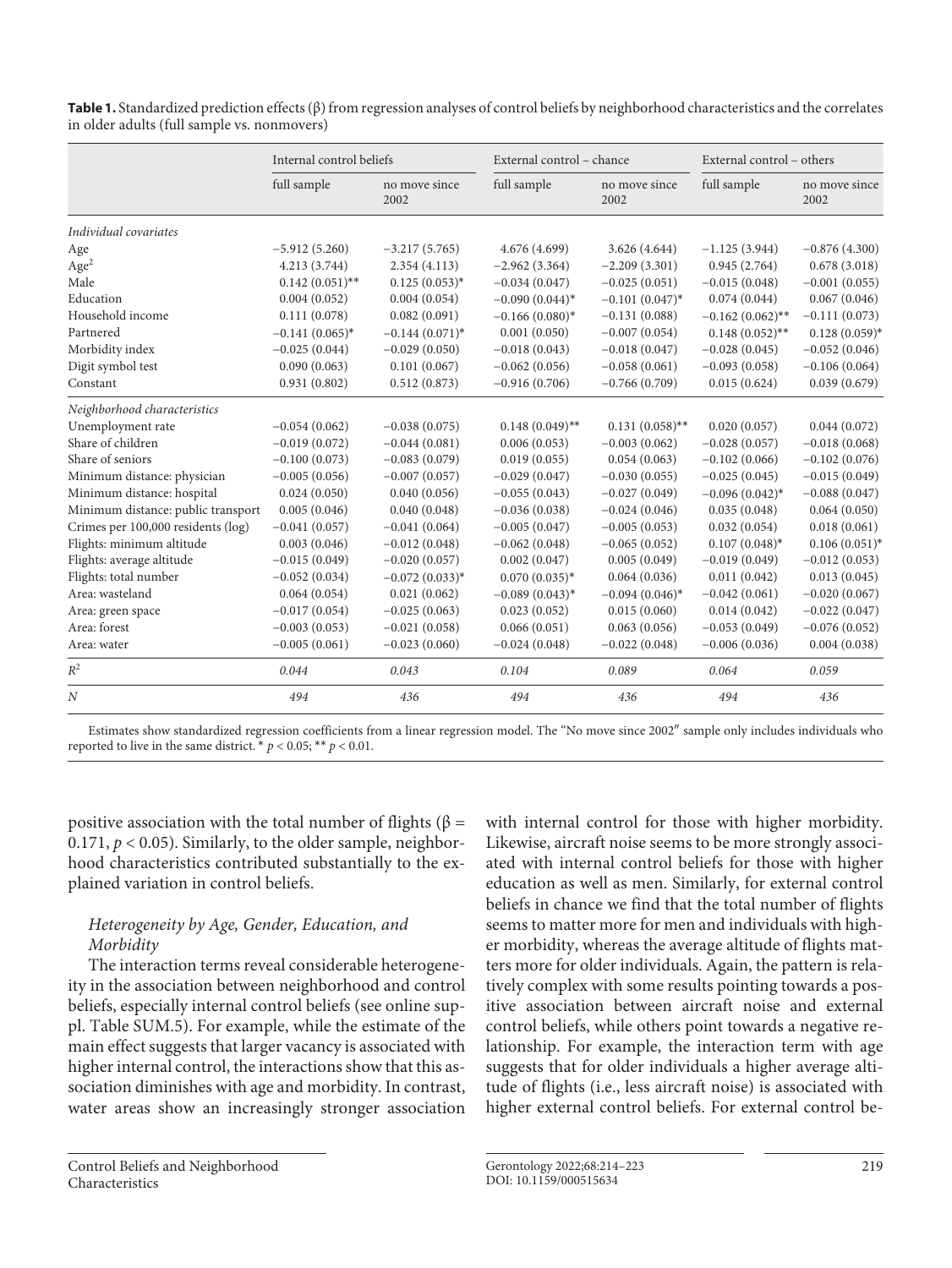liefs in powerful others, only 3 interaction terms were included in the model. None of them were statistically significant at the 5% level.

# *Sensitivity Analyses*

We conducted several sensitivity analyses. First, we accounted for individual-level covariates of income, partnership status, morbidity, and cognitive functioning. Online suppl. Table SUM.3 shows that most coefficient estimates are not affected by the inclusion of these covariates. Excluding these covariates from the model would result in 2 notable changes: In the reduced model, there is a significant association between forest areas and external control beliefs in chance ( $β = -0.083$ ,  $p < 0.05$ ), while the association between the minimal distance to the nearest hospital and external control beliefs in powerful others is no longer significant ( $β = -0.026, p > 0.1$ ).

Second, we re-estimated our main model in Figure 1 for a subsample of older individuals who did not report a residential move outside their district in the last 10 years. Individuals select into their neighborhoods, and it appears plausible that those who are most affected by, for example, noise or crime might choose to move to a different neighborhood. This selection effect would attenuate our estimates. The results are shown in Table 1.

The "full sample" shows the estimates from our main model in Figure 1, while the column titled "No move since 2002" excludes those individuals who reported a residential move between city districts between 2002 and 2012. First, we note that very few individuals moved. This is in line with the previous findings suggesting that relocation rates in Germany are traditionally low [[1\]](#page-8-0). Excluding movers only reduces the sample size by 58 observations. Moreover, the estimated associations are very similar across specifications, both qualitatively and quantitatively. Thus, we concluded that selection into neighborhood is unlikely to pose a major problem for our findings.

Finally, we estimated a model including subjective perceptions of the neighborhood as covariates. Our main results remained stable while controlling for subjective perceptions of neighborhood (see online suppl. Table SUM.6).

# **Discussion**

This study examined associations between objectively measured neighborhood characteristics and 3 distinct dimensions of control beliefs for a sample of communitydwelling older individuals. For internal control, we found that the size and direction of these associations exhibited

substantial heterogeneity across age, gender, education, and morbidity, which suggests that the role of neighborhood characteristics for perceptions of internal control differs considerably across individuals. For external control beliefs, we found that the unemployment rate is associated with higher external control beliefs in chance, whereas larger wasteland was associated with fewer beliefs in chance. The former association suggests that individuals in economically deprived areas feel more controlled by external circumstances. This is in line with work suggesting that contextual unemployment matters for health and well-being. The underlying idea has been described as the "collective burden of neighborhood unemployment" suggesting that neighborhood unemployment operates through mechanism such as labor or educational and market opportunities, deprivation in infrastructure, availability of healthy foods at affordable prices, increased stress, and lack of social support [[3](#page-8-2)[2](#page-8-1), [33](#page-8-2)]. Our results are the first to suggest that this also holds true for perceptions of control. The latter association is more surprising. It is possible that a higher proportion of wasteland is indicative of neighborhoods that are located in areas with a large number of abandoned industrial sites and gaps between buildings and streets, which have not fully been (re)purposed. It could be that individuals perceive this as an opportunity window they could capitalize and benefit from but that is still beyond their own doing and thus feel less controlled by external circumstances.

We found that living closer to a hospital was associated with higher external control beliefs in powerful others. This could reflect that the presence of a hospital might serve as a frequent reminder of situations in which individuals depend on medical professionals. This could ultimately foster their belief of being controlled by external factors.

Finally, we also found that a higher minimal altitude of aircraft crossings is associated with higher external control beliefs in powerful others. This might seem counterintuitive because we would have expected that aircraft noise goes hand in hand with increased external control beliefs. However, our analysis of interaction effect shows that the association between aircraft noise and control beliefs is highly complex. For example, in the model for external control beliefs in chance the total number of flights (which should approximate more frequent aircraft noise) is associated with higher external control, but the average altitude (where higher values should represent lower noise levels) is also associated with higher external control. A potential explanation could be that our variables on flight crossings do not purely pick up the effects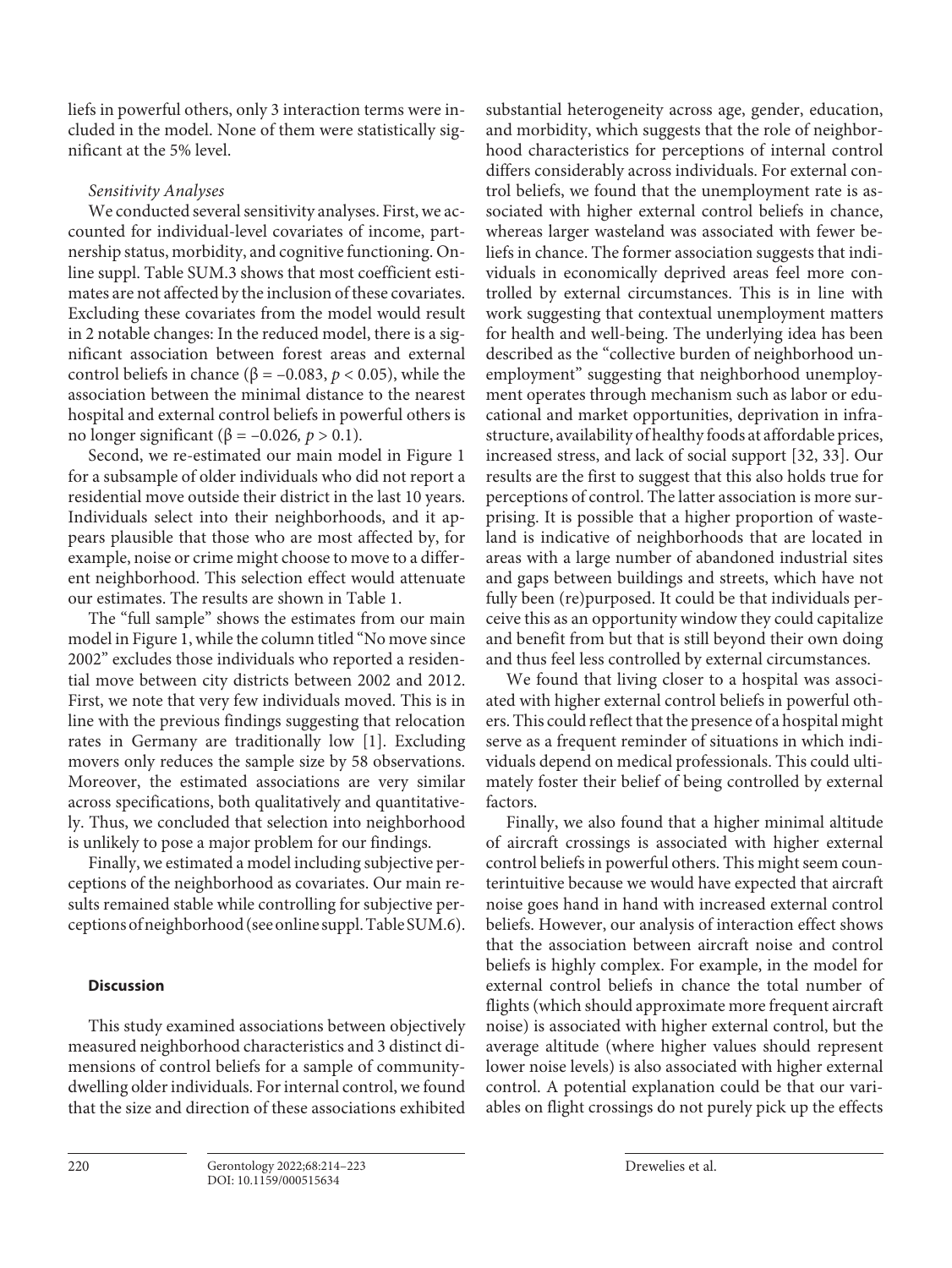of aircraft noise, but are also driven by other dynamics, since flight paths also affect other characteristics of the neighborhood such as land prices. Furthermore, a previous study using the same data suggested that these objective indicators of aircraft noise are not associated with health and well-being, while the perceptions of aircraft noise are [\[3](#page-8-2)0].

To our knowledge, no previous study had examined the relation between neighborhood characteristics and control beliefs. However, our findings are in line with previous research highlighting the importance of contextual characteristics for psychosocial functioning and specifically perceptions of control. For example, previous work highlighted how perceptions of control are shaped by one's immediate context (i.e., romantic relations [\[3](#page-8-2)[4\]](#page-8-3)) and the socio-historical context (i.e., cohort differences [\[5\]](#page-8-4)). Our findings extend this knowledge by showing that considering neighborhood contextual characteristics may also help us better understand the nature of control beliefs. This is consistent with earlier research on neighborhood and health that has found that (socioeconomic) deprivation is indeed associated with poor individual health (e.g., [[3](#page-8-2)[5](#page-8-4)]). Our findings suggest that these associations generalize to key characteristics of psychosocial functioning. Interestingly, we did not find strong associations between green space and control beliefs, despite previous studies reporting significant associations with health and brain structure using the same data [[1](#page-8-0), [2](#page-8-1)[3\]](#page-8-2). One possibility is that control beliefs and health are simply distinct concepts, so findings do not necessarily contradict each other.

We found generally stronger associations between neighborhood characteristics and external control indicating that the neighborhood does not necessarily provide resources which might decrease or increase internal control beliefs, but rather affects how people use their individual resources and thus exert external control. This is in line with previous research [[5\]](#page-8-4) indicating that external control beliefs are beliefs about personal constraints with certain outcomes being beyond one's personal control because external conditions (e.g., politics and neighborhood) determine relevant aspects of one's life.

# *Study Limitations*

In closing, we acknowledge several limitations of our report. While the sample offers rich information on the individual participants in the study, the sample size is rather small, precluding us from drawing reliable comparisons between younger and older individuals. In our sensitivity analysis, our sample was even smaller due to missingness on control variables. In order to ensure that all models were based on the same data, we re-ran all models using the smaller samples. Results remained stable indicating that differences where not driven by differences in sample size.

Second, the BASE-II sample is positively selected. Selectivity analyses indicate that BASE-II participants were on average better educated, healthier, and reported higher well-being. We would thus expect that the neighborhood effects in the whole population are even more pronounced because the literature typically reports larger effects for individuals from disadvantaged backgrounds [[3](#page-8-2)[6](#page-8-5)]. Similarly, data were not representative for the whole of Germany, but only drawn from the Berlin metropolitan area. Berlin is not a mega-city (population of 3,556,792), but geographically large (approximately 344.35 sqmi) and therefore diverse in terms of neighborhood composition. Future studies should aim to replicate our findings using data from other geographical contexts. In particular, a comparison of rural versus urban areas would be highly interesting for future research. It is not only likely that some characteristics of the neighborhood environment are more salient in rural than in urban areas (such as distances to healthcare providers) and vice versa, but also the shape and size of a person's perceived neighborhood will likely differ.

While we were able to examine a wide range of neighborhood characteristics, these characteristics were unfortunately not measured at the same spatial resolution. Instead, some characteristics (e.g., the crime rate) were measured at the district-level (12 units) and therefore show little variation, while others were measured at the level of urban planning regions (447 units), air traffic grids (2,500 units), or even the residential addresses. Individuals' perceptions of their local neighborhood might differ from these administrative units, and as such it is possible that the neighborhood affects control beliefs at a different spatial scale or level of aggregation than those used in this study, which might also explain differences in the estimated effects of subjective and objective neighborhood characteristics [\[3](#page-8-2)0]. We also did not consider spatial dependencies between neighborhoods (e.g., unemployment in areas around the participants neighborhood). Future studies should therefore further examine spatial spillover effects and issues such as modifiable areal units and uncertain geographic context problem [\[3](#page-8-2)[7](#page-8-6)].

We cannot draw conclusions about causality using cross-sectional data. Individuals who perceive little control or who feel controlled by external forces might select themselves into poorer neighborhoods. We tried to address these concerns by using objective neighborhood in-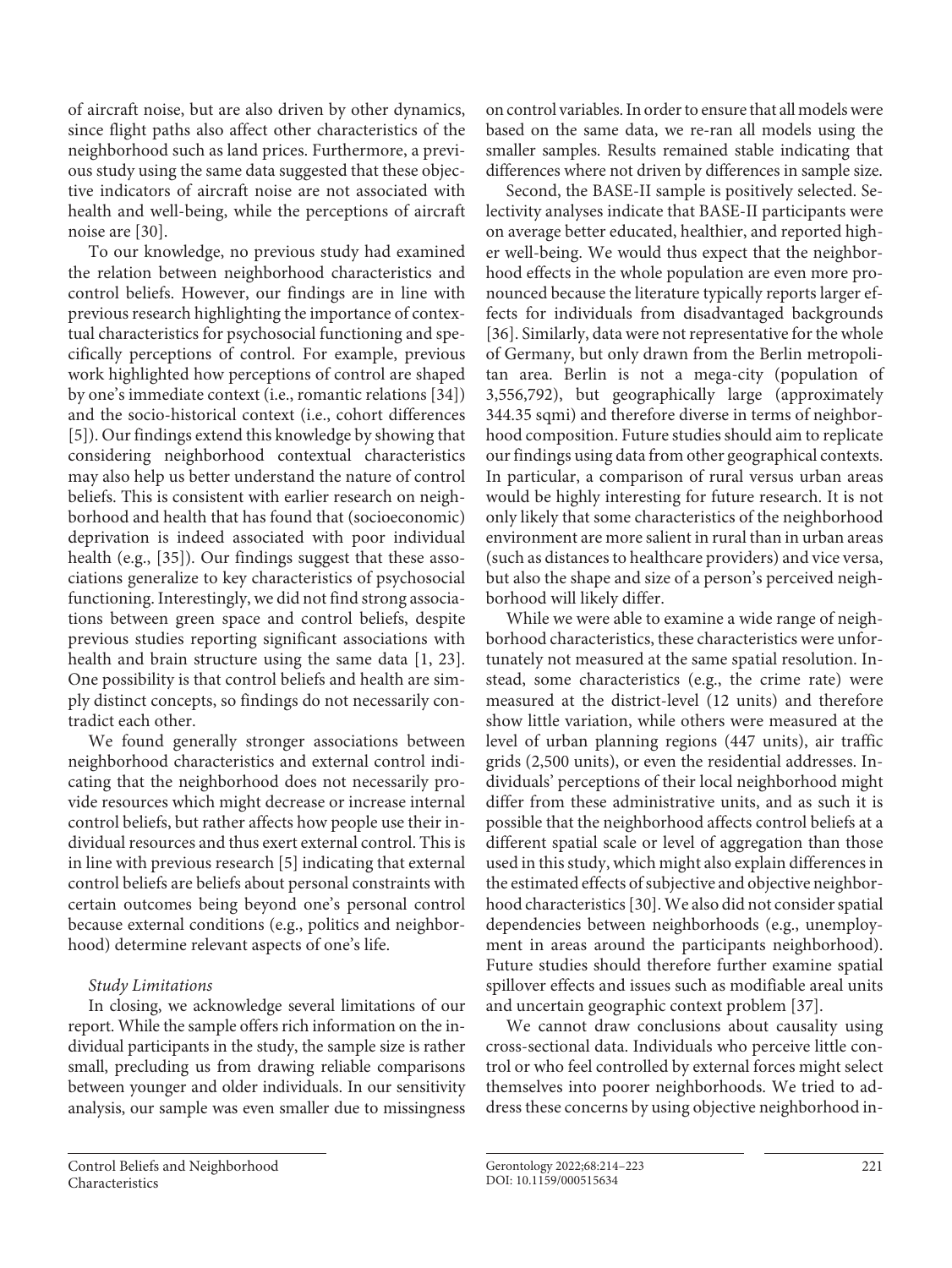formation and at the same performing sensitivity analysis controlling for moves. However, only natural experiments would allow to further move towards establishing causality. If such data would become available, questions of causality should be addressed.

# *Implications*

The present study examined associations between perceptions of control and a wide range of objective neighborhood characteristics using data from the Berlin Aging Study II. Results indicate that higher unemployment was associated with more external control beliefs in chance, while larger wasteland areas were associated with lower beliefs in chance. Including neighborhood characteristics in part doubled the amount of explained variance compared with models that covaried for demographic characteristics only. We conclude that over and above cognitive, physical health, and psychosocial factors neighborhood access to resources are crucial for control beliefs. Our findings can inform interventions to build up neighborhood social capital which might be especially necessary in residential areas with high unemployment.

#### **Acknowledgements**

This work reports data from the BASE-II project, which was supported by the German Federal Ministry of Education and Research (Bundesministerium für Bildung und Forschung, BMBF) under Grant Nos. #01UW0808; #16SV5536K, #16SV5537, #16SV5538, #16SV5837; #01GL1716A; and #01GL1716B). Another source of funding is the Max Planck Institute for Human Development, Berlin, Germany. Additional contributions (e.g., equipment, logistics, and personnel) are made from each of the other participating sites. Further details about the study can be obtained at www.base2.mpg.de.

# **References**

- <span id="page-8-0"></span>[1](#page-0-0) Krekel C, Kolbe J, Wüstemann H. The greener, the happier? The effect of urban land use on residential well-being. [Ecol Econ](https://www.karger.com/Article/FullText/515634?ref=1#ref1). 2016 Jan;121:117–27.
- <span id="page-8-1"></span>[2](#page-1-0) Levenson H. Differentiating among internality, powerful others, and chance. In: Lefcourt HM, editor. [Research with the locus of control](https://www.karger.com/Article/FullText/515634?ref=2#ref2) [construct](https://www.karger.com/Article/FullText/515634?ref=2#ref2). New York: Academic Press; 1981. Vol. 1; p. 15–63.
- <span id="page-8-2"></span>[3](#page-1-1) Reich JW, Infurna FJ. Perceived control: [the](https://www.karger.com/Article/FullText/515634?ref=3#ref3)[ory, research, and practice in the first 50 years](https://www.karger.com/Article/FullText/515634?ref=3#ref3). New York: Oxford University Press; 2016.
- <span id="page-8-3"></span>[4](#page-1-2) Lachman ME, Weaver SL. Sociodemographic variations in the sense of control by domain: findings from the MacArthur studies of midlife. [Psychol Aging.](https://www.karger.com/Article/FullText/515634?ref=4#ref4) 1998 Dec;13(4):553– 62.

# **Statement of Ethics**

The research was conducted ethically in accordance with the declaration of Helsinki. Subjects gave their written informed consent and that the study protocol was approved by the Ethics Committee of the Max Planck Institute for Human Development, Berlin, Germany, and Charité-Universitätsmedizin Berlin (January 12, 2011).

# **Conflict of Interest Statement**

The authors have no conflicts of interest to declare.

# **Funding Sources**

This work reports data from the BASE-II project, which was supported by the German Federal Ministry of Education and Research (Bundesministerium für Bildung und Forschung, BMBF) under Grant Nos. #01UW0808; #16SV5536K, #16SV5537, #16SV5538, #16SV5837; #01GL1716A; and #01GL1716B). Another source of funding is the Max Planck Institute for Human Development, Berlin, Germany.

# **Author Contributions**

Design of the work: J.D., P.E., C.K., and J.K. Data acquisition: J.D., P.E., S.D., J.G., I.D., U.L., G.G.W., D.G., and S.K. Data analysis: J.D. and P.E. Writing of paper: J.D. and P.E. All authors critically and substantively revised the manuscript.

# **Data Availability Statement**

The data can be requested from the steering committee of the Berlin Aging Study II. Further details about the procedure can be obtained at www.base2.mpg.de.

- <span id="page-8-4"></span>[5](#page-1-3) Gerstorf D, Drewelies J, Duezel S, Smith J, Wahl H, Schilling OK, et al. Cohort differences in adult-life trajectories of internal and external control beliefs: a tale of more and better maintained internal control and fewer external constraints. [Psychol Aging](https://www.karger.com/Article/FullText/515634?ref=5#ref5). 2019 Dec; 34(8):1090–108.
- <span id="page-8-5"></span>[6](#page-1-4) Bandura A. Self-efficacy: [the exercise of con](https://www.karger.com/Article/FullText/515634?ref=6#ref6)[trol](https://www.karger.com/Article/FullText/515634?ref=6#ref6). New York: Freeman; 1997.
- <span id="page-8-6"></span>[7](#page-1-4) Lachman ME. Perceived control over agingrelated declines. [Curr Dir Psychol Sci.](https://www.karger.com/Article/FullText/515634?ref=7#ref7) 2006 Dec;15(6):282–6.
- <span id="page-8-7"></span>[8](#page-1-5) Drewelies J, Wagner J, Tesch-Römer C, Heckhausen J, Gerstorf D. Perceived control across the second half of life: the role of physical health and social integration. [Psychol Aging.](https://www.karger.com/Article/FullText/515634?ref=8#ref8) 2017;32(1):76–92.
- <span id="page-8-8"></span>[9](#page-1-5) Infurna FJ, Gerstorf D, Ram N, Schupp J, Wagner GG. Long-term antecedents and outcomes of perceived control. [Psychol Aging.](https://www.karger.com/Article/FullText/515634?ref=9#ref9) 2011;26(3):559–75.
- [10](#page-1-6) Bronfenbrenner U. Ecology of the family as a context for human development: research perspectives. [Dev Psychol](https://www.karger.com/Article/FullText/515634?ref=10#ref10). 1986 Nov;22(6): 723–42.
- [11](#page-1-7) Sampson RJ, Morenoff JD, Gannon-Rowley T. Assessing "neighborhood effects": social processes and new directions in research. [Annu Rev Sociol.](https://www.karger.com/Article/FullText/515634?ref=11#ref11) 2002 Aug;28(1): 443–78.
- [12](#page-1-8) Baltes PB. Theoretical propositions of lifespan developmental psychology: on the dynamics between growth and decline. [Dev Psy](https://www.karger.com/Article/FullText/515634?ref=12#ref12)[chol](https://www.karger.com/Article/FullText/515634?ref=12#ref12). 1987;23(5):611–26.